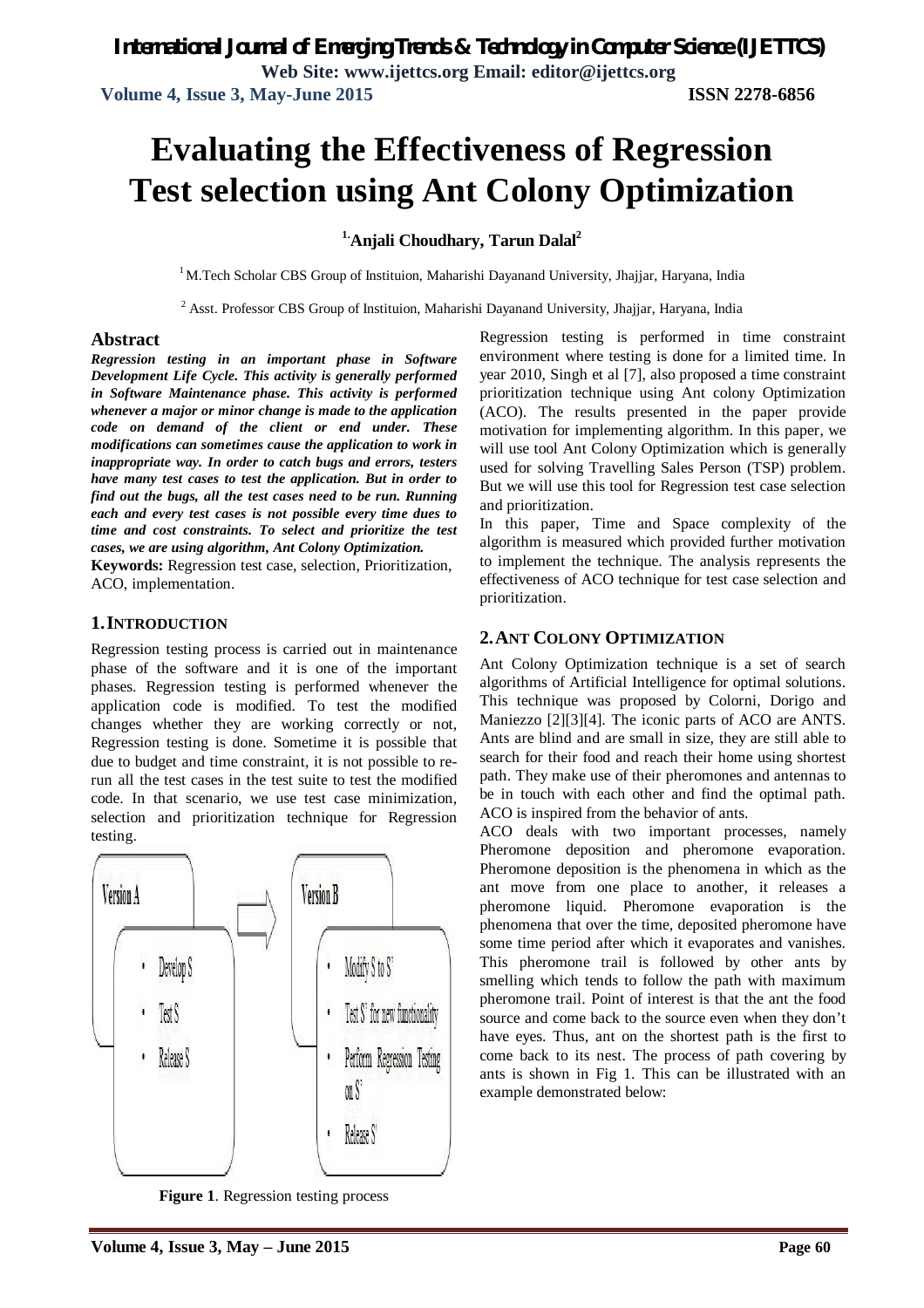**Volume 4, Issue 3, May-June 2015 ISSN 2278-6856**



**Figure 2** ACO example

Suppose there are 3 paths P1, P2 and P3, from the source(ant nest) to the destination (food source). When ant move from its nest it can choose any of the path P1, P2, or P3. After collecting food from the source ants move back to their nest. Ants on the shortest path will b the one who will reach first at their nest. Therefore more amount of pheromone will deposit on this path. New ants starting from the nest may tend to follow this shortest path and deposit more pheromone on this path. Thus, it is observed that most of the ants follow the best path and this best path has maximum pheromone deposited. This phenomenon of finding the best path is called Ant Colony Optimization.



**Figure 3** Flow diagram of Ant Colony Optimization representing Ants behavior

Through this behavior of ants, Dorigo proposed Ant Colony Optimization (ACO) in year 2006 [3]. ACO has been used to solve many problems like Travelling sales person problem, data mining, vehicle routing, test data generation. As proposed by Singh et al, ACO can also be used for prioritizing the test cases.

#### **2.1Complexity of ACO algorithm**

The whole effort of building an algorithm is wasted if the algorithm itself takes more time to execute all test cases in regression test suite. To prove the efficiency [1] of the

algorithm in test case selection and prioritization w.r.t to time, we computed the complexity of the ACO. The Algorithm as shown in Fig.3 has a run time bounded by the time required to generate artificial ants al to an in step1, also the number of iteration for three nested loop in step2. Suppose "t" be the regression test suite with |t| no. of total test cases in it. Let "tc" be the time input by the user.

Generation of artificial ants in step1 is  $O(|t|)$  operation[5]. The inner most loop do-while calls select test case() till all faults are covered. This can repeat for maximum |t| times as there are at most |t| test cases in the test suite t. Thus, in the best case only 1 call to select the test case needs to be made to select test case(). The second nested loop i.e. for loop repeats for |t| iteration. The outermost Do while loop repeats until the execution time of the selected test case for every iteration increase beyond the user defined constraints Tc, which is constant and independent of the size of the test suite. Hence, the overall complexity of the ACO is O(TC. |t|2) for worst case, which is equivalent to  $O(|t|2)$ . Select test case() itself takes constant time to execute and is independent of the size of the test suite or time constant input.

Thus, the best case complexity for the ACO algo for test selection and prioritization comes out to be O(Tc|t| equivalent to  $O(|t|)$ , as the function select\_test\_case() is called only once to cover all faults in the application or code. This complexity is acceptable as compared to other time aware prioritization as NP-complete.

# **3.ACO ALGORITHM**

```
1 -Set w_i = 0Set TC = MAXSet Z_K = 0 for all k=1 to n<br>Generate 'n' number of artificial ants { a_1, a_2, ..., a_n }
      \mathbf{S}_1,...., \mathbf{S}_n = \emptyset\sigma\overline{D} \overline{O}For k = 1 to nS_K = S_K + \{t_k\} //The initial test case t_k for ant a_k<br>tmpT = t_k //starting vertex for ant a_k on the graph.
                                            //The initial test case \mathbf{t}_\mathbf{k} for ant \mathbf{a}_\mathbf{k} is the
                  Dot = Call select_test\_case(a_k, tmpT)Update S_k = S_k + \{\bar{t}\}Z_K = Z_K + execution time for t
                       tmpT = tWhile (total faults covered);
            EndFor
                     minTime = min\{ Z_K \} where k=1 to n
                     maxTime=max {Z_K} where k=1 to n
                     currTime = currTime + maxTimeZ_K = 0 \nabla k = 1 to n<br>Update pheromone at all the edges for the best path corresponding
             to minTime
             Evaporate k% (=10%) of pheromone for each edge where w_i \ge 0S_K = \emptyset, \forall k \in 1 to n
     While (TC \geq \text{currTime});
Select_test\_case(a_k,tmpT)If there is no pheromone deposited on the edge starting from node tmpT
     and ending at node \mathfrak{E}_{S_k} and is starting from tmpT
     Then choose random edge.
  Else if (number of edges starting from node tmpT and ending at node \mathfrak{E} \mathbf{S}_{\mathbf{k}}having max pheromone is one)
         Then return that edge.
  Else
   Return an edge randomly selected among edges starting from tmpT ending
   at node \mathcal{\not\equiv} \mathbb{S}_{\mathbb{k}} having maximum pheromone.
```
**Figure 4** ACO Algorithm for test case selection and

prioritization proposed by Singh et al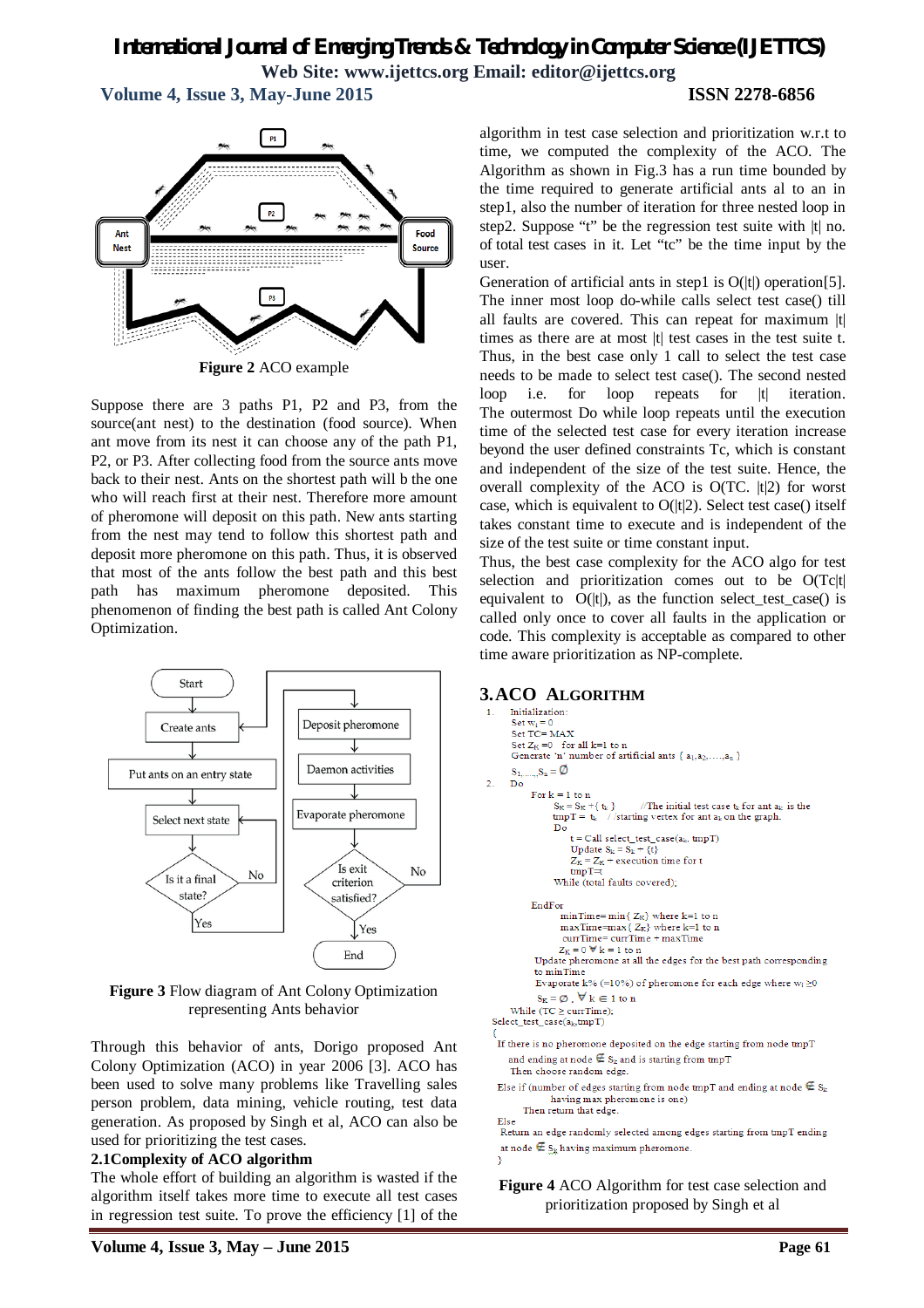# **Volume 4, Issue 3, May-June 2015 ISSN 2278-6856**

 $\overline{a}$ 

In ACO pheromones were updated only when all the ants completed travel for a given iteration. Ant Colony system is bit different. After ants' moves from one test case to another, the pheromone on the travelled path is reduced by some value [6].

The algorithm has a parameter  $\mathbf{q}_0 \in [0,1]$ . The parameter sets the boundary between two rules to select the next test case. On each step, algorithm generates a random number  $0 \leq q \leq 1$ . If  $q_0 \leq q$ , the next test case to move is selected according to (1),

$$
p(c_{ij} \mid s^p) = \frac{\tau_{ij} \alpha * \eta_{ij} \beta}{c_{ij} \in N(s^p)} \tau_{il} \alpha * \eta_{il} \beta, \forall c_{ij} \in N(s^p), \quad (1)
$$

; else index J of the next test case to move is:

$$
\mathbf{j} = \arg \max_{\mathbf{k} \in \mathbb{T}^k} \{ \tau_{\mathbf{i} \mathbf{i}} * \eta_{\mathbf{i} \mathbf{i}}^{\mathbf{B}} \},\tag{10}
$$

Where

- I is the index of the current test case
- J is the index of the test case
- 
- $\mathsf{T}^{\mathsf{k}}_1$  is a set of test cases adjacent to the current test case. **τ**<sub>il</sub> is the amount of the pheromone on the path  $C_{\text{il}}$ . Q
- $\eta_{\rm{il}}$  , Q is a constant, **dil** is the distance between the test case I and l
- **β** is the algorithm parameter

After ant moves from one test case to another, pheromone on the path  $C_i$  are evaporated and updated according to

$$
\tau_{ij} \leftarrow (1 - \xi) * \tau_{ij} + \xi * \tau_0, \tag{11}
$$

After the first ant has made the Kth step and has modified a pheromone, it does not begin the next step. It waits until all the ant completes there Kth step and modify the pheromones on their travelled path. In this process, the n+1 ant waits for the update by the ant n and so on.

#### **3.1Evaporation and pheromone update**

After all ants have completed iteration, pheromone update and global evaporation are applied to the paths traversed by the ants. In ACO, only the best to date any is allowed to update pheromone on the path. Evaporation is allowed only on path which are visited by the ants. Evaporation used equation 3,

$$
\tau^n_{ij} \leftarrow (1-\rho) \star \tau^n_{ij},
$$

(3)

(4)

And (2) and (4) are used for Global pheromone update.

$$
\tau_{ij} \leftarrow \tau_{ij} + \sum_{k=1}^{k=m} \Delta \tau_{ij}^k ,
$$

The equations will only be applied to paths visited by the selected ants only.

#### **3.2Pheromone Reset**

If ants are struck in loop, there is an option to reset all pheromones to start values and continue run. This option might be enabled or disabled for all implemented

algorithm. The selection threshold 
$$
\zeta_{\text{trsh}}^{\text{reset}} \in [0,1]
$$
 is a reset parameter.

If,

$$
\zeta_{\text{trsh}}^{\text{reset}} * m \ge m_{\text{unique}} \text{ and } n^{\text{resets}} \ge n_{\text{trsh}}^{\text{reset}},\tag{12}
$$

All pheromones on the path between all test cases are reset to  $\tau_0$  and search for the new shortest path.

#### **3.2.1Implementation**

Tool used in this paper is Ant Colony Algorithm. This tool is basically used for solving Travelling Sales Person problem. We have used this tool for test case prioritization and selection as well. The shortest path covered will be given the priority among many test cases; It is obvious that the test case which is covered in the shortest distance will be executed in minimum time. Testing is performed to recover the faults in the application. So it is obvious that every selected test case would recover some fault or pass the test case.

Ant Colony Algorithm tool used in this research looks as follow[6]:



# **Figure 5:** Ant Colony Algorithm Tool

#### **We have provided the input as:**

- Method of test case generation can be selected at Random, Automatic or Manual. We have selected the test case generation as Random.
- Test case extent is the distance between the test cases coordinates.
- Numbers of test cases are set to 10.
- Max test cases are 1000.
- Alpha i.e. Power of pheromone is set to 3.
- Beta i.e. weight on edges is set to 2.
- Evaporation is global evaporation of the pheromone 0.100.

After providing the input values we ran the application. The result is generated in the form of graph and a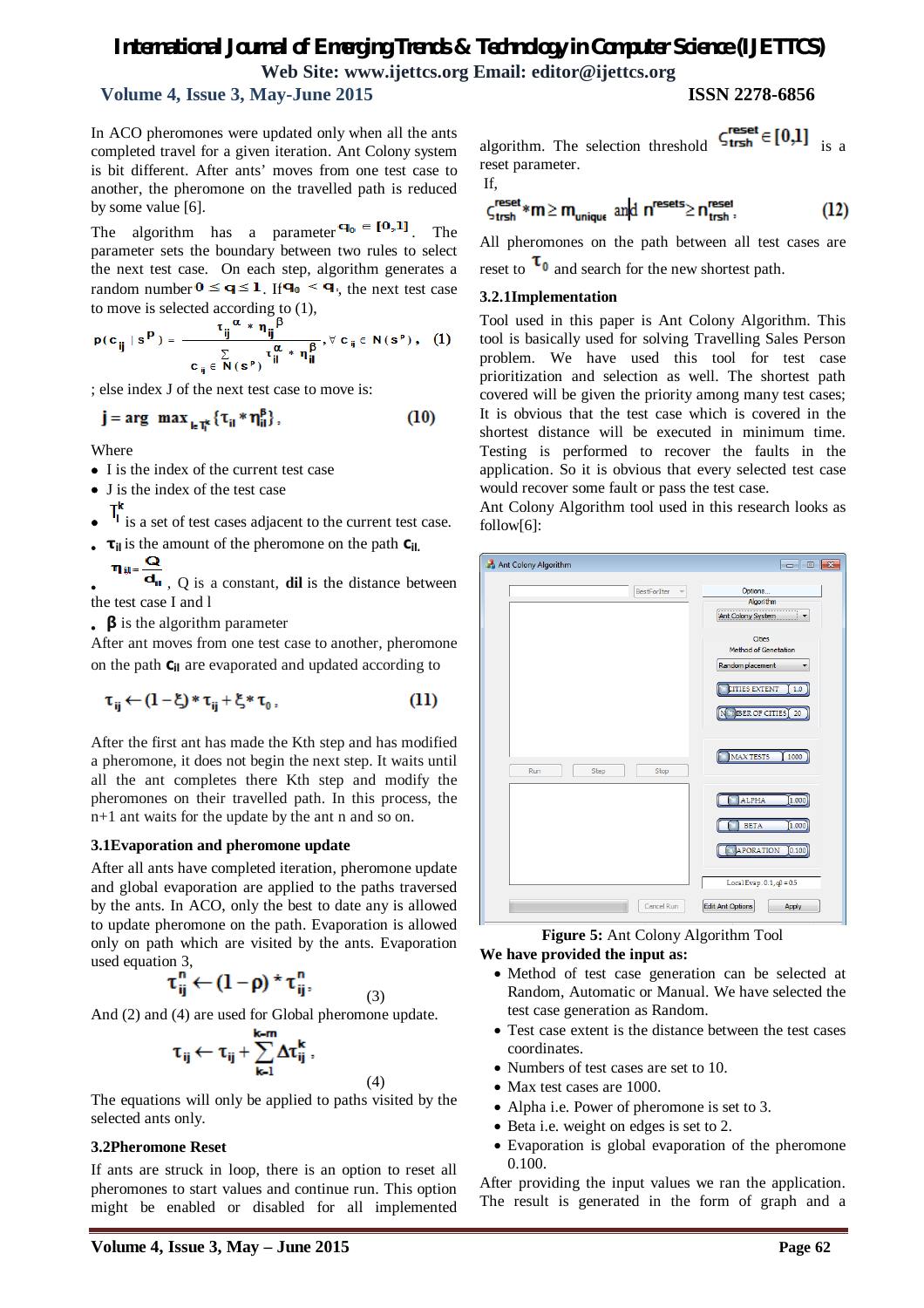# **Volume 4, Issue 3, May-June 2015 ISSN 2278-6856**

diagram is created after the run as shown in fig 5.





It has displayed the path which is best for iteration. Ant 5 travelled the best path to iteration. As we are representing the ants to the test cases, then test case 5 will take minimum time to execute. This test case 5 will be selected and will be prioritized. Similarly we have ranked all the test cases in the decreasing order of the distance travelled. Epoch is the particular time of period which is set to 1000 by default. The results are displayed in the table1 below:

**Table 1** Prioritized order of test cases using Random Placement

| <b>Prioritized</b><br><b>Test</b> | <b>Distance</b> |
|-----------------------------------|-----------------|
| case                              | travelled       |
| 5                                 | 3.483           |
| 1                                 | 3.848           |
| 8                                 | 3.87            |
| $\overline{2}$                    | 3.89            |
| 0                                 | 4.45            |
| 7                                 | 4.459           |
| 9                                 | 4.555           |
| 3                                 | 4.755           |
| 6                                 | 4.792           |
|                                   | 5.198           |

We have compared the results using different test generation methods as Automatic and Manual.

In automatic generation, ants are made to travel in circle. There are chances that two or more ants may travel the same distance. In that case it becomes difficult to prioritize the ants i.e. test case. Similar problem is faced in Manual selection of test case method generation. Therefore, preference is made for Random selection.

**Table 2** Prioritized order of test cases using Automatic

Placement

|                | Test   Distance<br>travelled |
|----------------|------------------------------|
| case           |                              |
| 3.129<br>1.6.7 |                              |

| 2, 8 | 4.01  |
|------|-------|
|      | 4.528 |
| 9    | 4.668 |
| 5    | 5.089 |
| 3    | 5.36  |
|      | 7.281 |

After the run, test case with shortest distance travelled will be the best test case and test case which took longest distance to travel will be the worst test case. Eventually best test case took the minimum time as it traveled the shortest path and worst test case took the maximum time as it travelled the longest path. On the basis of this analysis test cases selection and prioritization is done.

A graph is also generated at the end of the run which is shown in graph1. This graph is generated from Random placement of test cases.



**Graph1**. Graph representing the best and best to date ant

This graph represents the best and best to date distance travelled by each artificial generated ant. It has two values currently representing Best and best to date distance of ant.

#### **4.CONCLUSION AND FUTURE WORK**

In this paper we have presented ACO technique for test selection and prioritization which leads to optimal solution for selecting test cases. Efficiency of the algorithm is also computed which has encouraged the use of ACO in time constraint test selection and prioritization. In future we wish to apply the ACO on big and more complex system problems.

### **References**

- [1] Y.Singh, A.Kaur, B.Suri, "Test case prioritization using ant colony optimization", ACM SIGSOFT Software Engineering Notes, Vol.35 No.4, pages 1-7, July 2010
- [2] A. Colorni, M. Dorigo, and V. Maniezzo, "Distributed optimization by ant colonies", Proceedings of ECAL'91, European Conference on Artificial Life, Elsevier Publishing, Amsterdam,
- [3] M. Dorigo, "Optimization, learning and natural algorithms", Ph.D. Thesis, Politecnico diMilano, Milano, 1992.